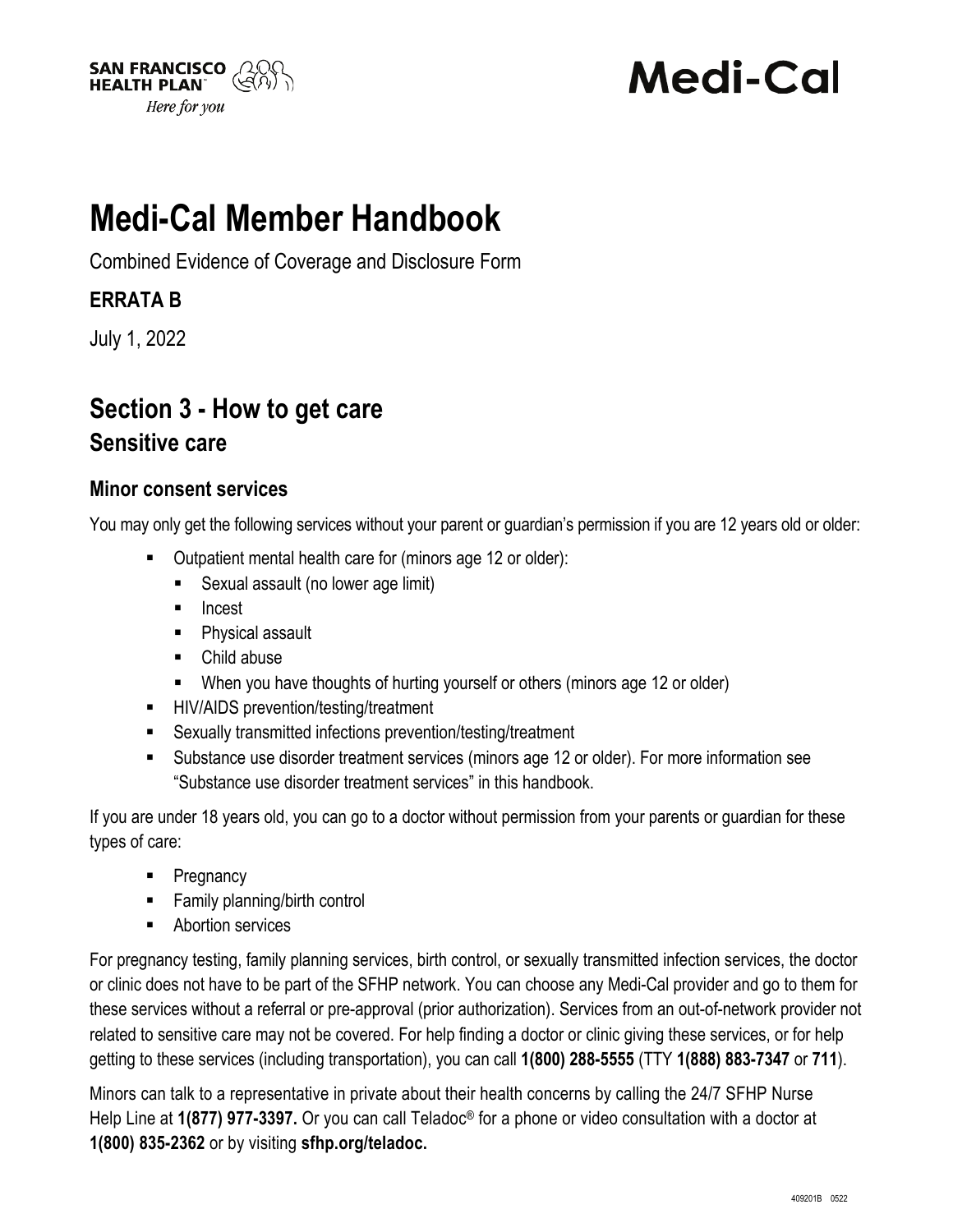

# **Medi-Cal**

### **Section 4 - Benefits and services What your health plan covers**

This chapter explains your covered services as a member of SFHP. Your covered services are free as long as they are medically necessary and provided by an in-network provider. You must ask us for pre-approval (prior authorization) if the care is out-of-network except for sensitive services, emergencies and some urgent care services. Your health plan may cover medically necessary services from an out-of-network provider. But you must ask SFHP for pre-approval (prior authorization) for this. Medically necessary services are reasonable and necessary to protect your life, keep you from becoming seriously ill or disabled, or reduces severe pain from a diagnosed disease, illness or injury. For Members under the age of 21, Medi-Cal services include care that is medically necessary to fix or help relieve a physical or mental illness or condition. For more details on your covered services, call **1(800) 288-5555** (TTY **1(888) 883-7347** or **711**).

Members under 21 years old get extra benefits and services. Read Chapter 5: Child and youth well-care for more information.

Some of the basic health benefits SFHP offers are listed below. Benefits with a star ( \* ) may need pre-approval.

- Acupuncture\*
- Acute (short-term treatment) home health therapies and services
- Adult immunizations (shots)
- **Allergy testing and injections**
- **EXECUTE:** Ambulance services for an emergency
- Anesthesiologist services
- **Asthma prevention**
- Audiology\*
- **Behavioral health treatments\***
- **EXEC** Cardiac rehabilitation
- Chiropractic services<sup>\*</sup>
- Chemotherapy & Radiation therapy
- Cognitive health assessment
- Dental services limited (performed by medical professional/PCP in a medical office)
- **Dialysis/hemodialysis services**
- $\blacksquare$  Durable medical equipment (DME)\*
- **Emergency room visits**
- Enteral and parenteral nutrition\*
- **Family planning office visits and** counseling (you can go to a non-participating provider)
- Habilitative services and devices\*
- Hearing aids
- Home health care\*
- Hospice care\*
- Inpatient medical and surgical care\*
- **Lab and radiology\***
- Long-term home health therapies and services\*
- Maternity and newborn care
- Major organ transplant\*
- Occupational therapy\*
- Orthotics/prostheses\*
- Ostomy and urological supplies
- Outpatient hospital services
- Outpatient mental health services
- **Dutpatient surgery\***
- Palliative care\*
- PCP visits
- Pediatric services